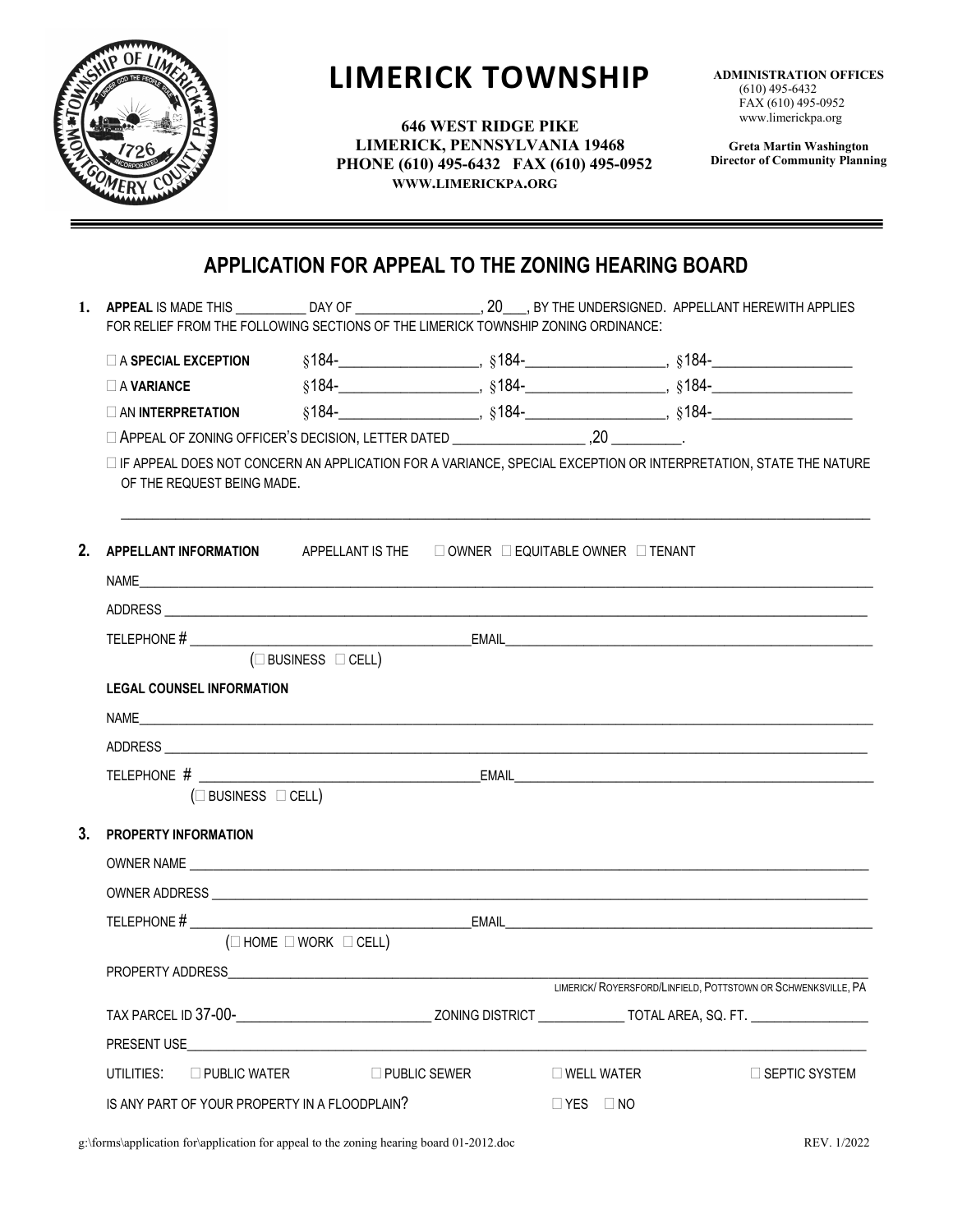## **APPEAL TO ZONING HEARING BOARD** PROPERTY ADDRESS

**4. PROPOSED USE.** WHAT IS THE PROPOSED USE FOR THE PROPERTY? LIST NATURE OF NORMAL BUSINESS OPERATIONS (HOURS OF OPERATION, # OF EMPLOYEES, BUSINESS EQUIPMENT TO BE USED OR STORED ON SITE, EXPLOSIVE/TOXIC MATERIALS, ETC.).

\_\_\_\_\_\_\_\_\_\_\_\_\_\_\_\_\_\_\_\_\_\_\_\_\_\_\_\_\_\_\_\_\_\_\_\_\_\_\_\_\_\_\_\_\_\_\_\_\_\_\_\_\_\_\_\_\_\_\_\_

\_\_\_\_\_\_\_\_\_\_\_\_\_\_\_\_\_\_\_\_\_\_\_\_\_\_\_\_\_\_\_\_\_\_\_\_\_\_\_\_\_\_\_\_\_\_\_\_\_\_\_\_\_\_\_\_\_\_\_\_

\_\_\_\_\_\_\_\_\_\_\_\_\_\_\_\_\_\_\_\_\_\_\_\_\_\_\_\_\_\_\_\_\_\_\_\_\_\_\_\_\_\_\_\_\_\_\_\_\_\_\_\_\_\_\_\_\_\_\_\_

\_\_\_\_\_\_\_\_\_\_\_\_\_\_\_\_\_\_\_\_\_\_\_\_\_\_\_\_\_\_\_\_\_\_\_\_\_\_\_\_\_\_\_\_\_\_\_\_\_\_\_\_\_\_\_\_\_\_\_\_

\_\_\_\_\_\_\_\_\_\_\_\_\_\_\_\_\_\_\_\_\_\_\_\_\_\_\_\_\_\_\_\_\_\_\_\_\_\_\_\_\_\_\_\_\_\_\_\_\_\_\_\_\_\_\_\_\_\_\_\_

\_\_\_\_\_\_\_\_\_\_\_\_\_\_\_\_\_\_\_\_\_\_\_\_\_\_\_\_\_\_\_\_\_\_\_\_\_\_\_\_\_\_\_\_\_\_\_\_\_\_\_\_\_\_\_\_\_\_\_\_

- **5. PROPOSED IMPROVEMENTS.** PROVIDE ACCURATE DESCRIPTION OF PROPOSED BUILDING(S), STRUCTURES OR ADDITIONS, PARKING SPACES OR OTHER IMPROVEMENT(S) INTENDED TO BE MADE UNDER THIS APPEAL. IF NO IMPROVEMENTS  $\rightarrow \Box$  N/A
- **6. STATE THE REASON(S) WHY THIS APPEAL SHOULD BE ALLOWED**

#### **7. CERTIFICATION FOR APPELLANT**

I HEREBY CERTIFY THAT I HAVE BEEN AUTHORIZED BY THE OWNER TO MAKE THIS APPLICATION AS HIS AUTHORIZED AGENT AND WE AGREE TO CONFORM TO ALL APPLICABLE LAWS OF THIS JURISDICTION.

|                                                                                                                  |  | HEREBY STATE THE ABOVE FACTS AND STATEMENTS. INCLUDING ANY |
|------------------------------------------------------------------------------------------------------------------|--|------------------------------------------------------------|
| ATTACHMENTS ARE TO THE BEST OF MY KNOWLEDGE, ACCURATE AND COMPLETE, I FURTHER UNDERSTAND THAT ANY                |  |                                                            |
| FALSIFICATION OF INFORMATION OR AN INCOMPLETE APPLICATION MAY BE CONSIDERED REASON TO REJECT THE APPLICATION AND |  |                                                            |
| THAT THE FALSE STATEMENTS HEREIN ARE MADE SUBJECT TO THE PENALTIES OF PA CONS. STAT, 4904 RELATING TO UN-SWORN   |  |                                                            |
| FALSIFICATION TO AUTHORITIES.                                                                                    |  |                                                            |

|                                                                                                                |                                                                                                       |                    | (SEAL) |             |                     |  |  |  |  |  |
|----------------------------------------------------------------------------------------------------------------|-------------------------------------------------------------------------------------------------------|--------------------|--------|-------------|---------------------|--|--|--|--|--|
|                                                                                                                | COMMONWEALTH OF PENNSYLVANIA:<br>COUNTY OF MONTGOMERY:                                                |                    |        |             |                     |  |  |  |  |  |
|                                                                                                                | SWORN TO AND SUBSCRIBED BEFORE ME THIS _______________DAY OF ___________________, 20 ____.            |                    |        |             |                     |  |  |  |  |  |
| MY COMMISSION EXPIRES ___________________________<br><u> 1989 - Johann Barnett, fransk politiker (d. 1989)</u> |                                                                                                       |                    |        |             |                     |  |  |  |  |  |
|                                                                                                                | NOTARY PUBLIC                                                                                         |                    |        |             |                     |  |  |  |  |  |
| 8. OWNER ACKNOWLEDGEMENT TO BE SIGNED BY THE OWNER, IF THE OWNER IS NOT THE APPELLANT.                         |                                                                                                       |                    |        |             |                     |  |  |  |  |  |
| LACKNOWLEDGE THAT THE APPELLANT HAS MADE APPLICATION FOR APPEAL TO THE ZONING HEARING BOARD.                   |                                                                                                       |                    |        |             |                     |  |  |  |  |  |
|                                                                                                                |                                                                                                       |                    |        |             |                     |  |  |  |  |  |
| TOWNSHIP USE ONLY BELOW THIS LINE                                                                              |                                                                                                       |                    |        |             |                     |  |  |  |  |  |
|                                                                                                                | FEE <b>ERESIDENTIAL \$550.00* ENON-RESIDENTIAL (OTHER) \$1,950.00</b>                                 |                    |        |             |                     |  |  |  |  |  |
|                                                                                                                |                                                                                                       |                    |        |             |                     |  |  |  |  |  |
|                                                                                                                | COPY: ZHB SOLICITOR (ORIGINAL) BOARD OF SUPERVISORS (1) TWP SOLICITOR (2)<br>ZONING HEARING BOARD (6) | <b>TWP MANAGER</b> |        | <b>FILE</b> | <b>TWP ENGINEER</b> |  |  |  |  |  |

\*RESIDENTIAL IS FOR SINGLE-FAMILY RESIDENTIAL DWELLING, ADDITION, OR RESIDENTIAL STRUCTURE.